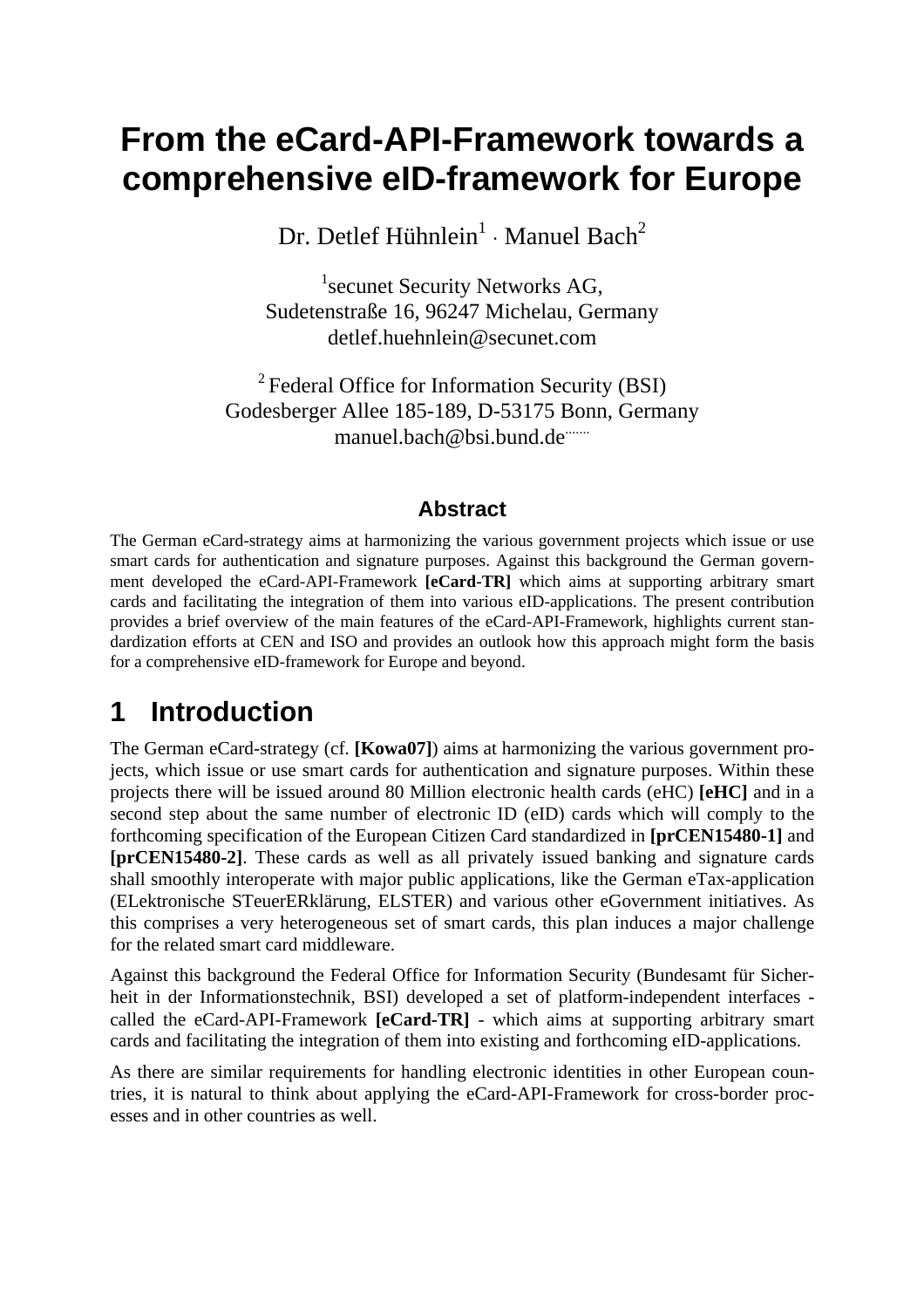The current paper provides a brief overview of the eCard-API-Framework (Section 2) and sketches possible path towards developing a comprehensive eID-framework for Europe and beyond (Section 3).

# **2 The eCard-API-Framework**

This section provides a brief overview of the eCard-API-Framework as specified in **[eCard-TR]** and is structured as follows: Section 2.1 highlights the main features of the eCard-API-Framework. Section 2.2 provides an overview of the architecture of the framework. At the heart of the eCard-API-Framework are the Generic Card Services, which are addressed in Section 2.3. Finally Section 2.4 will provide an overview of possible deployment scenarios.

## **2.1 Main features**

The main features of the eCard-API-Framework may be summarized as follows.

#### **2.1.1 Truly generic card services**

The eCard-API-Framework is build around a web-service based variant of the forthcoming **[ISO24727-3]**-interface. However instead of using the underlying so called "generic card interface" defined in **[ISO24727-2]**, which in fact is – considering the range of existing and evolving European eID projects – neither generic nor sufficient, the eCard-API-Framework provides a generalization of both **[ISO24727-2]** and **[ISO7816-15]** which works with arbitrary smart cards, as the card-specific information is provided to the middleware in form of XML-based CardInfo files (cf. Section 2.3). These files allow to recognize the type of the card and map the generic **[ISO24727-3]**-calls to card-specific APDUs, even if – which is the case for most issued eID-cards – the card is not fully compliant to **[ISO7816-15]**.

### **2.1.2 Platform-independent and scalable**

As the eCard-API-Framework is a collection of web-service-interfaces, it is equally easy to support this interface in both Java- or .NET-based applications. Due to the web-serviceinterfaces it is furthermore trivially possible to scale from a local deployment on a single "client" machine to a fully distributed networked "server" environment. Hence it is possible to support not only the "Loyal-Stack" (**[ISO24727-4]**, Section 5.2) but also the "Remote-Loyal-Stack" (**[ISO24727-4]**, Section 5.4) and the "Remote-ICC-Stack" (**[ISO24727-4]**, Section 5.6) using the same set of interfaces. Please refer to Section 2.4 for a more comprehensive discussion of possible deployment scenarios.

#### **2.1.3 Support for and abstraction of various card terminal technologies**

The eCard-API-Framework supports a wide range of existing and emerging card terminal technologies. Therefore it is possible to use local **[PC/SC]**-IFDs, networked **[SICCT-v1.1]** terminals as well as proprietary RFID/MRTD-readers over the same interface. The Reader-Interface from a previous version of the eCard-API-Framework has recently been harmonized with the Card Transport Interface from the **[Onom@topic]**- project and has been included as "Interface-Device API" in **[prCEN15480-3]** and was recently submitted as contribution for **[ISO24727-4]**.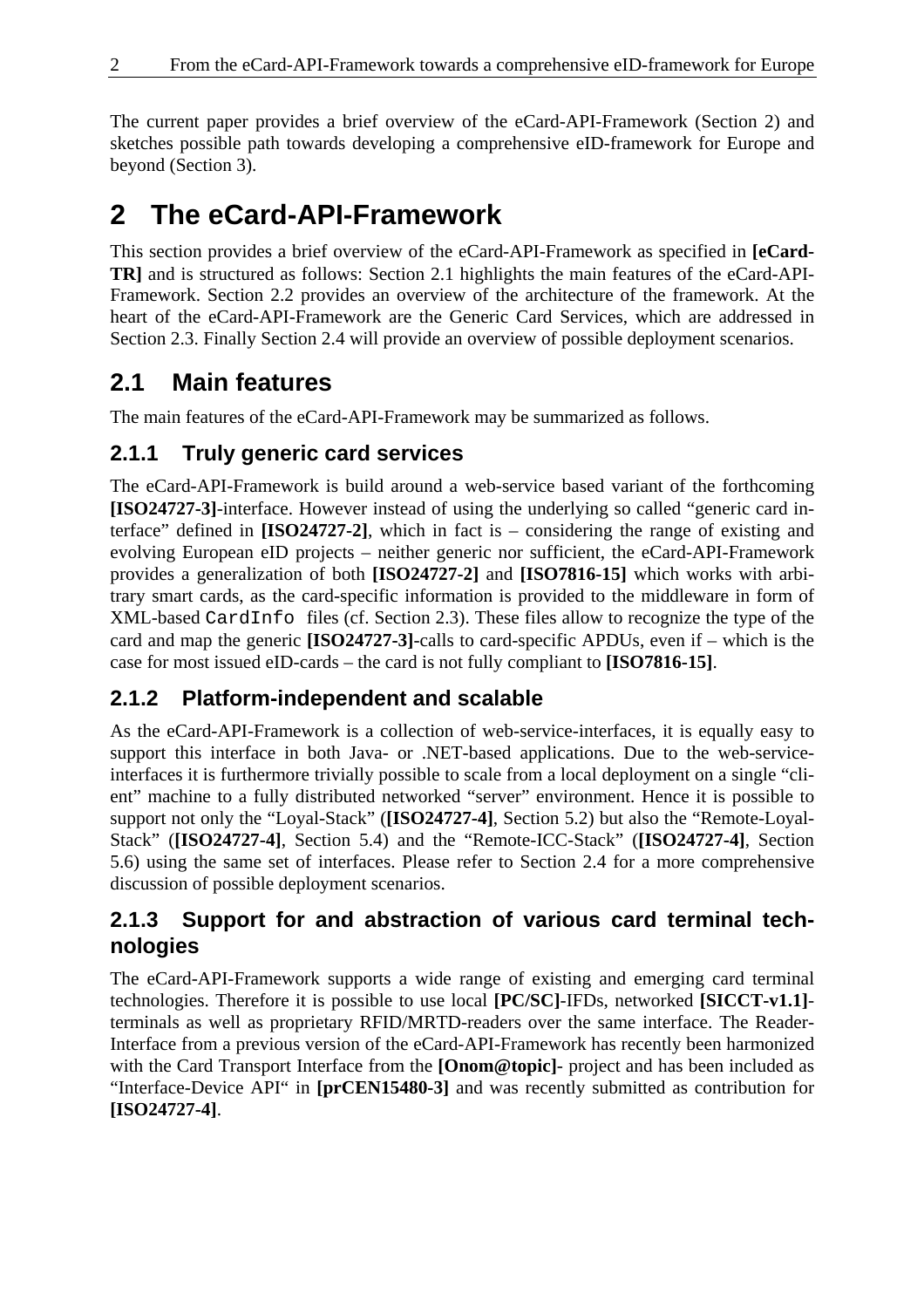### **2.1.4 Developer-friendly "high-level"-interfaces**

While it is possible to use the very fine granular "low-level"-calls (e.g. for card services and other cryptographic functions) it is also possible to create and verify complex advanced electronic signatures in popular standard formats (e.g. XAdES or CMS) involving complex PKIservices with very simple API-calls. In a similar manner it is possible to perform complex card-to-card-authentication protocols with a single Card2CardAuthenticate-call with two parameters (FromCard and ToCard).

#### **2.1.5 Aligned with major eID-standards and Microsoft's cryptographic architecture**

In the design of the framework it was a major goal to align it with important eID- and related PKI-standards, such as **[CEN14171]**, **[CEN14890-2]**, **[prCEN15480-1]**, **[prCEN15480-2]**, **[prCEN15480-3]**, **[ETSI-101733]**, **[ETSI-101903]**, **[ETSI-102231]**, **[ISO24727-1]**, **[ISO24727-2]**, **[ISO24727-3]**, **[ISO24727-4]**, **[OASIS-DSS]**, **[PC/SC]**, **[RFC2560]**, **[RFC3161]**, **[RFC3369]**, **[SICCT-v1.1]** and **[XML-Enc]**. Furthermore the framework was designed such that there are no negative interferences with Microsoft's cryptographic architecture **[MS-CAPI]** and the generic card services block neatly fits into the forthcoming Next Generation Cryptographic API **[MS-CNG]** and may be used to provide a truly generic "key storage provider".

#### **2.1.6 May support higher Identity Management Layers**

The eCard-API-Framework may form the basis for (federated) identity management solutions, like **[CardSpace]**, **[Higgins]** and/or **[Liberty]**. As the eCard-API-Framework as well as all these approaches for (federated) identity management are built upon widely recognized web-service standards (WSDL etc.), it is possible to build a comprehensive eID-framework by combining the different layers (cf. Section 3).

## **2.2 Architecture**

As depicted in Fig. 1 the eCard-API-Framework roughly consists of the following layers, whose functionality is briefly described in the following:

- Application-Layer
- Identity-Layer
- Authentication-Layer
- Terminal-Layer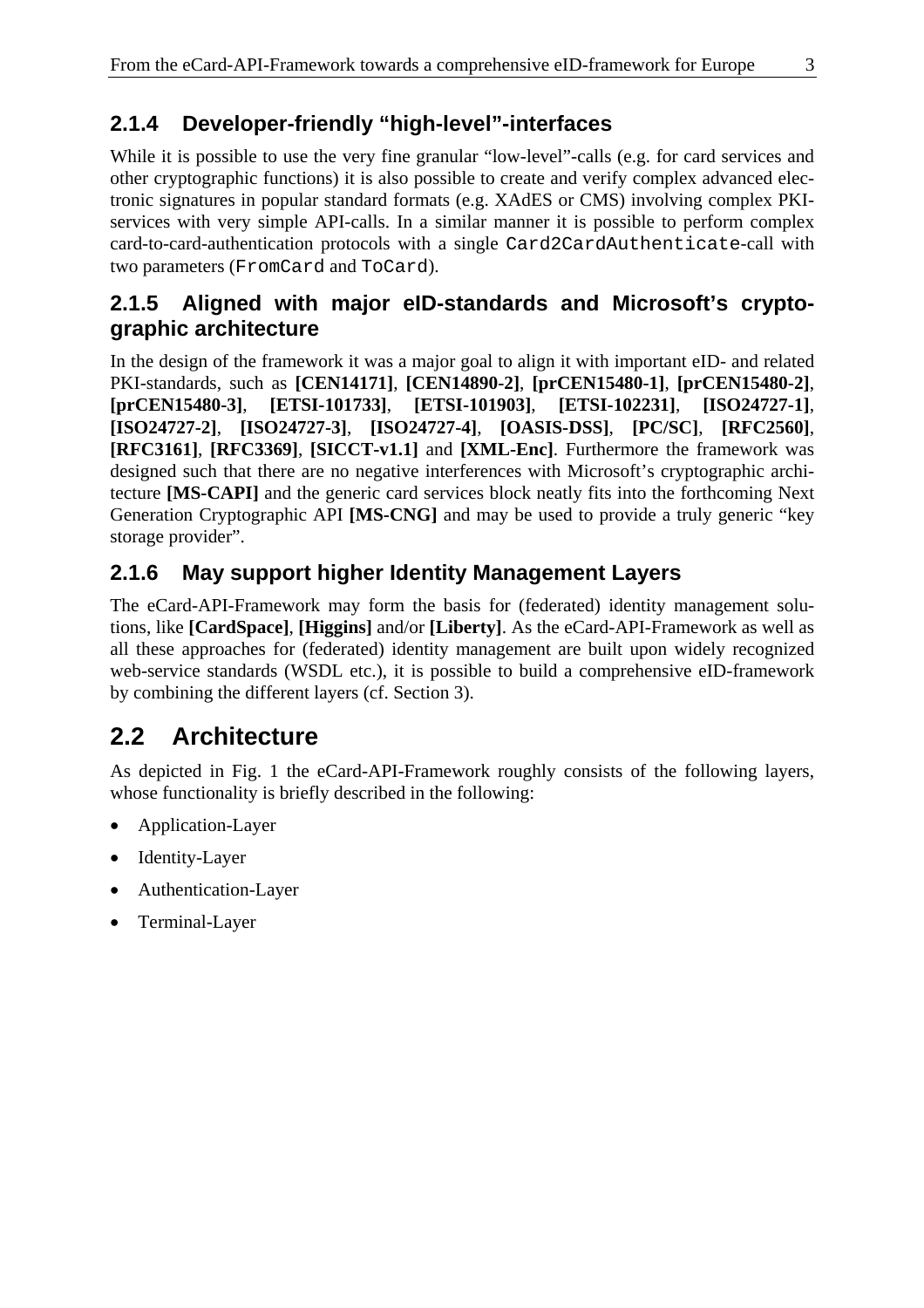

**Fig. 1:** eCard-API-Framework

#### **2.2.1 Application-Layer**

The Application-Layer may comprise different applications which access the services provided by the eCard-API-Framework in order to access eID-functions, secure electronic documents by means of (advanced) electronic signatures and/or encryption or to obtain access to some electronic service provided by a Service Provider.

#### **2.2.2 Identity-Layer**

The Identity-Layer provides functions to establish secure sessions (e.g. using **[RFC2246]**) and secure documents in various formats by means of (advanced) electronic signatures (e.g. according to **[ETSI-101733]** or **[ETSI-101903]**) and encryption (e.g. using **[RFC3369]** or **[XML-Enc]**). The functions for generating and verifying electronic signatures are closely aligned with the recently finalized standard **[OASIS-DSS]**.

#### **2.2.3 Authentication-Layer**

The Authentication-Layer provides the basic authentication functionality using arbitrary smart cards. The authentication services are accessed using the "Service Access Interface" which is currently standardized in **[ISO24727-3]** and **[prCEN15480-3]**. In order to be able to use arbitrary identity tokens – especially tokens which fail to provide a standardized cryptographic information application according to **[ISO7816-15]** – the generic card services will use the XML-based CardInfo-structure introduced in **[HüBa07]** and currently discussed in CEN TC 224 WG 15 (cf. Section 2.3).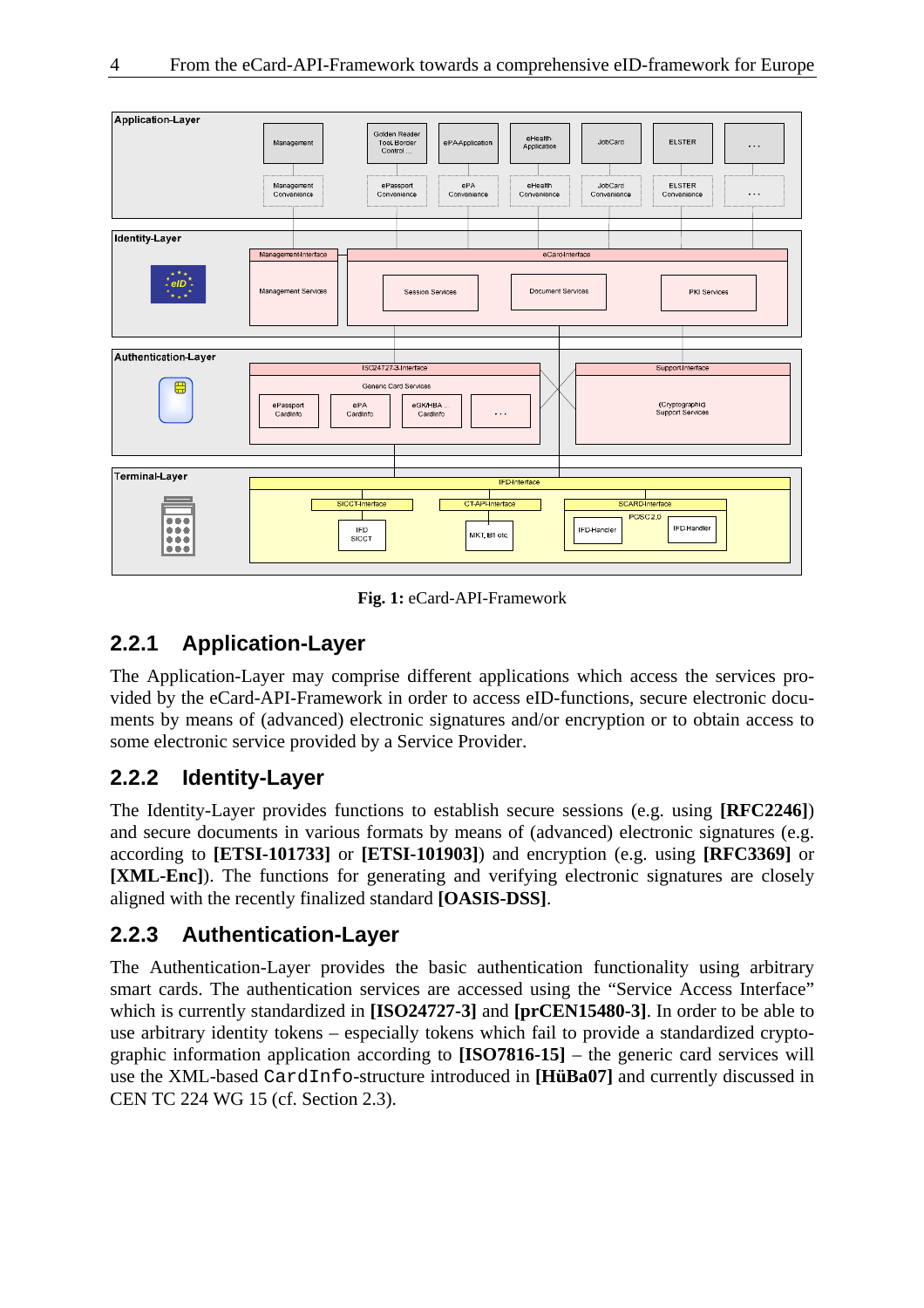#### **2.2.4 Terminal-Layer**

The Terminal-Layer provides a homogeneous interface for arbitrary card terminals, which is currently standardized in **[prCEN15480-3]** and **[ISO24727-4]**. While the basic functions of this interface are similar to **[PC/SC]** this interface also allows to use more sophisticated interface devices according to **[SICCT-v1.1]** for example, which support multiple slots (for contact-based and/or contactless cards) as well as functional units (e.g. display, keypad, biometric sensors).

## **2.3 Generic Card Services**

At the heart of the eCard-API-Framework is the generic card services block underneath the ISO24727-3-interface. This block is able to handle arbitrary eID-cards, since the necessary information to recognize some card type and to map the generic ISO24727-3-calls to cardspecific APDUs is provided in an XML-based CardInfo-file, as outlined in Fig. 2.



**Fig. 2:** CardInfo-Structure

The CardInfo-files roughly comprises of the following elements:

- CardType provides a unique identifier for the present (version of the) card type.
- CardIdentification comprises the necessary information to recognize the card type by a set of characteristic features (e.g. contents of the ATR/ATS and specific files on the card). As explained in Section 2.2 of **[HüBa07]** these data may be used to build a "decision tree" which is used to recognize the card type.
- CardCapabilities provide information concerning the capabilities of the specific card (e.g. basic card capabilities according to **[ISO7816-4]** as well as the cryptographic and biometric capabilities of the card).
- ApplicationCapabilities contain information concerning the personalization of the eID-card with card applications, keys (called Differential-Identities in **[ISO24727-3]**) and other data stored on the card (Data Structures for Interoperability (DSI) grouped in Data Sets according to **[ISO24727-3]**).

More details concerning these structures and the use of this information for mapping the generic **[ISO24727-3]**-calls to card-specific APDUs are provided in Section 2.3 of **[HüBa07]** and **[eCard-TR]**.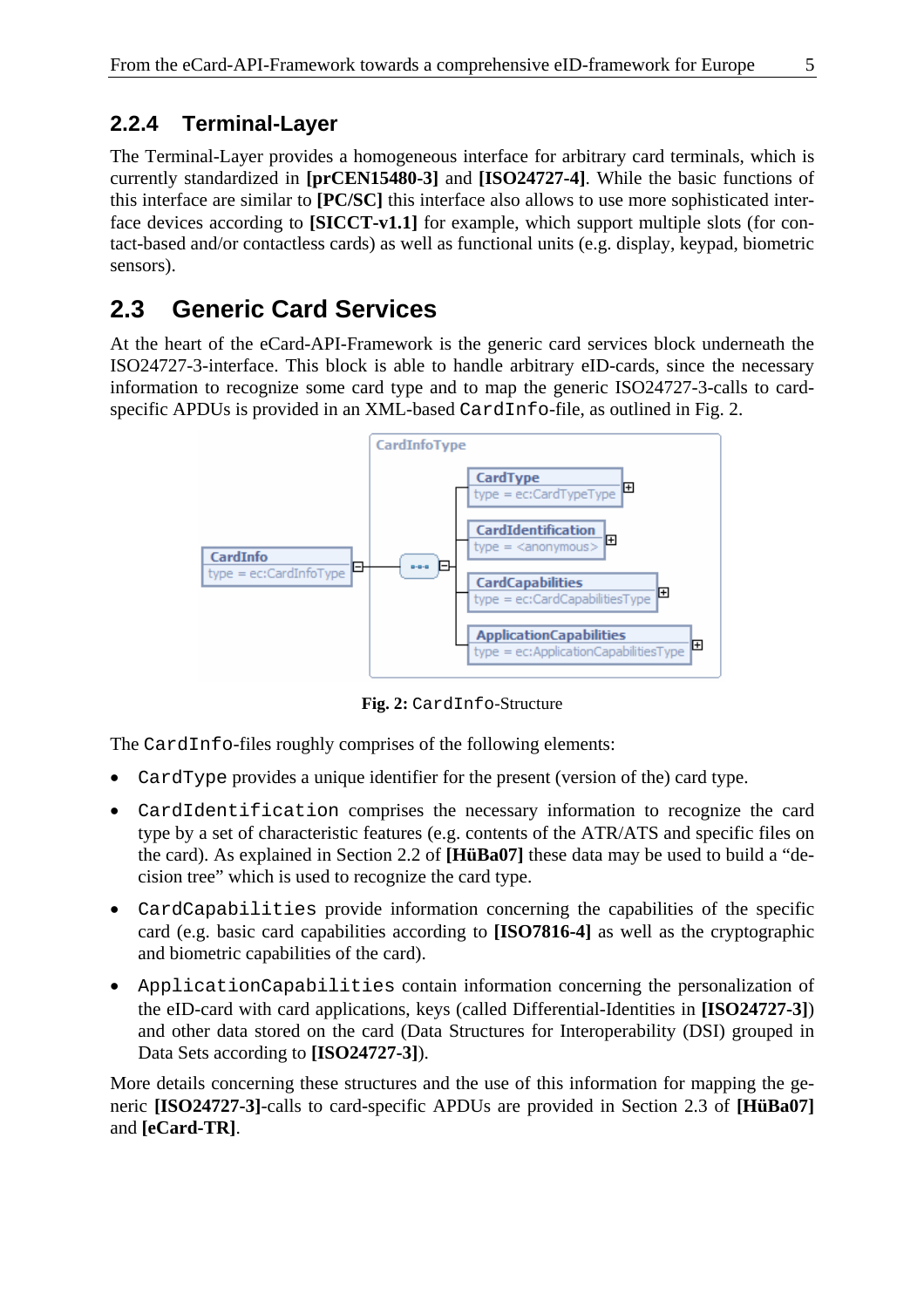### **2.4 Deployment Scenarios**

In this section we briefly sketch some possible deployment scenarios of the eCard-API-Framework to demonstrate the flexibility of this approach.

#### **2.4.1 Loyal-Stack**

The simplest deployment scenario is the so called "Loyal-Stack" (cf. **[ISO24727-4]**, Section 5.2) in which all layers of the eCard-API-Framework as depicted in Fig. 1 are deployed on a single machine. Besides the simplest case in which there is only one smart card accessed, the eCard-API-Framework is also able to handle more sophisticated Loyal-Stack scenarios. For example it is possible to support use cases for "Card-to-Card-Authentication" (cf. Fig. 3) or "Comfort Signature" (cf. Fig. 4), which are both (about to be) used in German eHealthapplications.



 **Fig. 3:** Card-to-Card-Authentication **Fig. 4:** Comfort Signature



For the first scenario it is possible to start an authentication between two cards using the complex protocols defined in **[CEN14890-2]** using a simple API call (Card2CardAuthenticate), which only specifies which keys on the cards are to be used for this authentication step.

For the sake of usability of qualified electronic signatures for power users (e.g. doctors, which issue hundreds of electronic prescriptions per day) it was proposed to activate the secure signature creation device once a day with the required six character signature PIN and perform the wilful act to sign a specific document with a more comfortable authentication mechanism in which a finger print is captured or an RFID-token is presented. Such deployment scenarios are easily supported by the eCard-API-Framework, because it is built around **[ISO24727-3]**, which uses (an arbitrary Boolean combination of) Differential-Identities (DIDs) to protect resources.

### **2.4.2 Remote-Loyal-Stack**

The "Remote-Loyal-Stack" (cf. **[ISO24727-4]**, Section 5.4) is somewhat more complicated as the different layers are deployed on different machines. While the Identity-Layer (cf. Fig. 1) is present on both machines, the other layers may or may not be present depending on the specific application. In the following we will briefly highlight some popular examples for the "Remote-Loyal-Stack".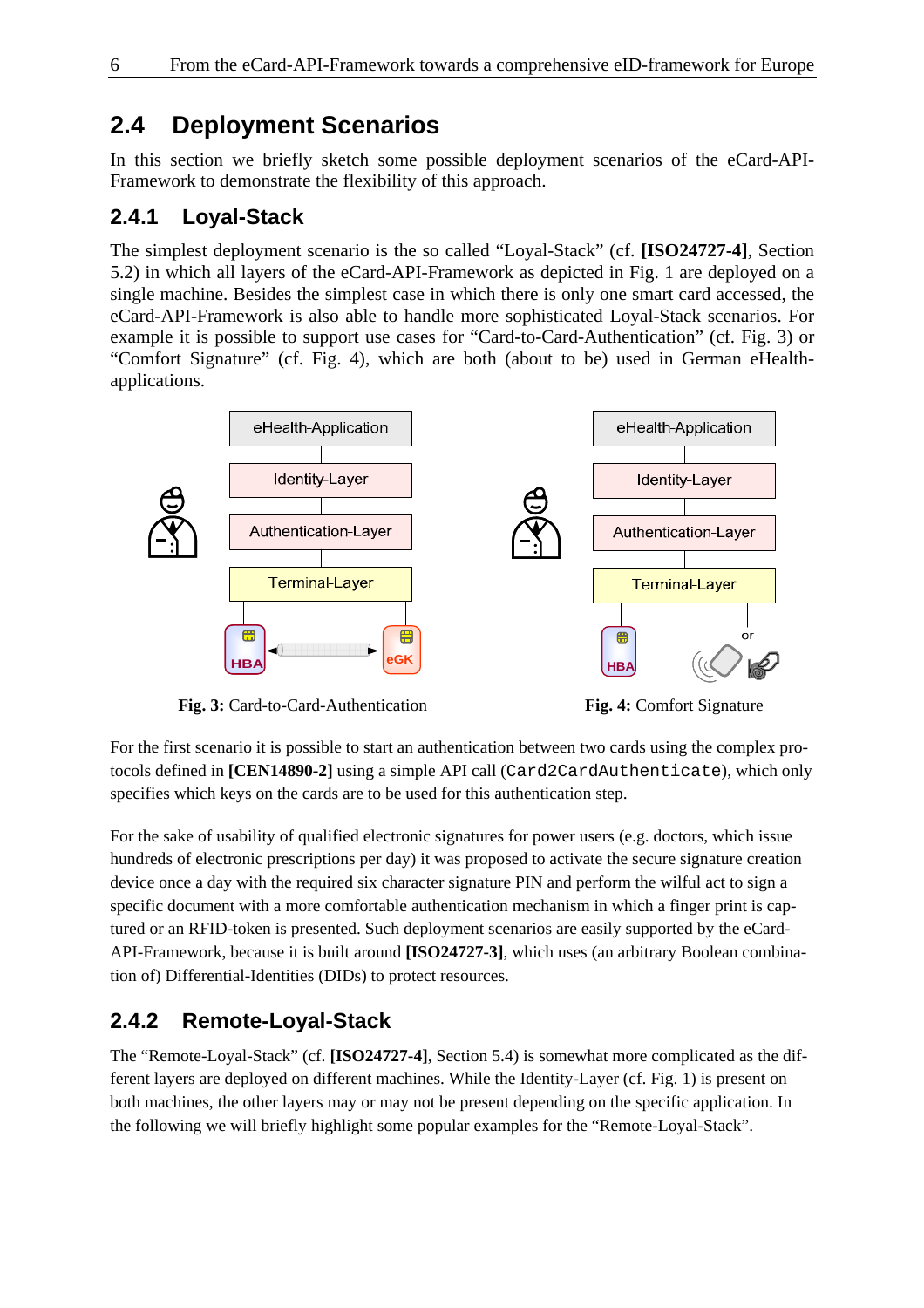Similar to the local card-to-card-authentication (cf. Fig. 3) it is possible to perform the protocols defined in **[CEN14890-2]** over the internet. This may be used to handle electronic prescriptions in an internet-pharmacy (cf. Fig. 5) for example.



**Fig. 5:** Internet-Pharmacy

If an application (cf. Fig. 6) wants to sign invoices it does not necessarily need the Authentication- and Terminal-Layer on the local machine but it may use its Identity-Layer to connect to a Signature Server in order to get the invoices signed.



On the other hand it would be possible to implement a "Remote-Loyal-Stack" scenario for web signing purposes (cf. Fig. 7) in which the application logic is present at the server but the signature generation uses the Authentication- and Terminal-Layer of the user's local machine.



**Fig. 7:** Web-Signing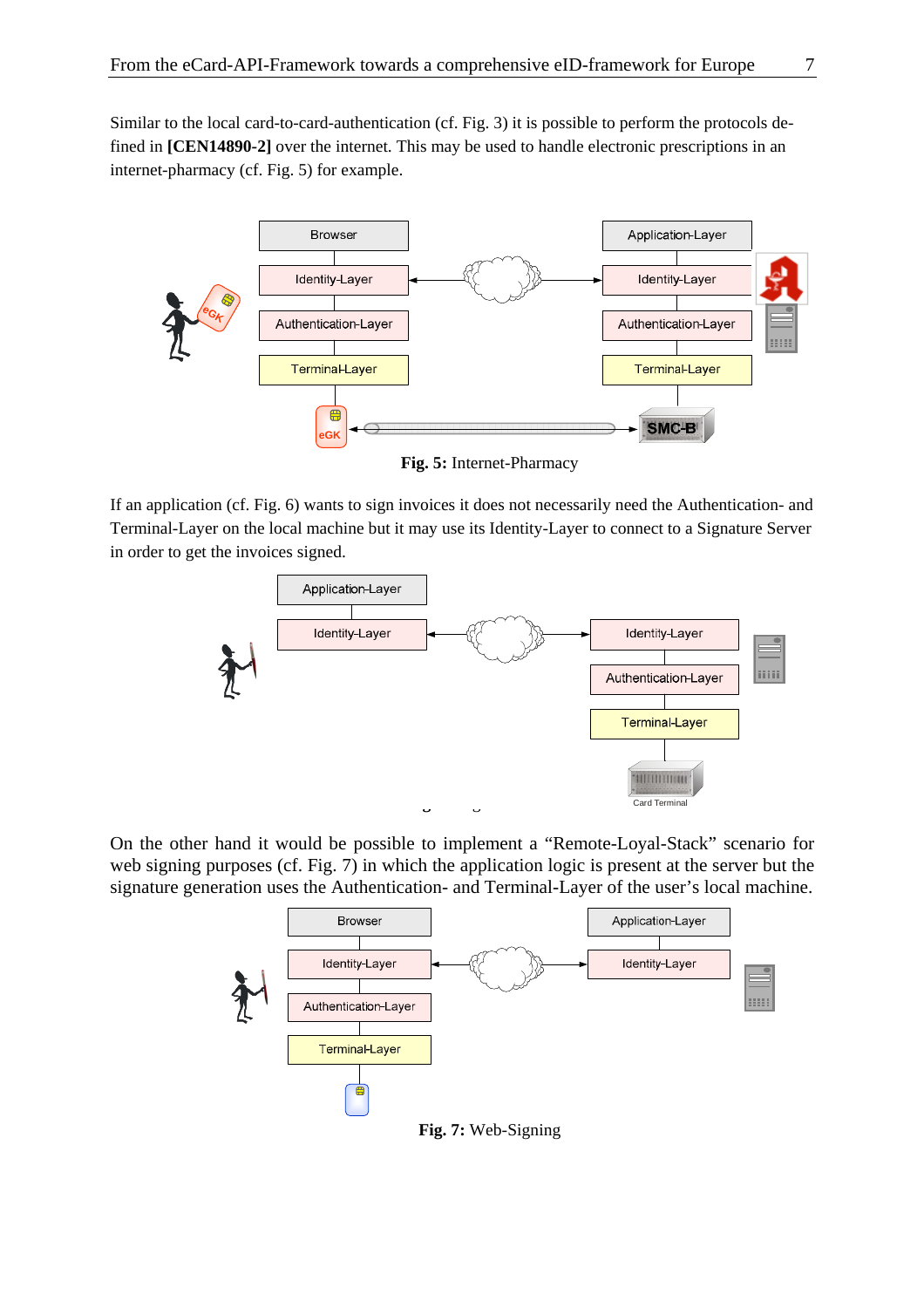While it is not part of the current specification **[eCard-TR]** yet it would also be possible to support mobile signatures according to **[ETSI-102204]** (cf. Fig. 8) as an additional "Remote-Loyal-Stack" scenario with only moderate extensions.



**Fig. 8:** Mobile Signature

#### **2.4.3 Remote-ICC-Stack**

Finally it is also possible to have the Authentication- and Terminal-Layer running on different machines in order to obtain the "Remote-ICC-Stack" (cf. **[ISO24727-4]**, Section 5.6). As depicted in Fig. 8 this may be used for Card-Application Management Services (CAMS) as existing for the German eHealth-card **[eHC]**.



**Fig. 8:** Card-Application-Management

## **3 Towards a comprehensive eID-framework for Europe**

With the Manchester Ministerial Declaration **[ManDec05]**, the importance for interoperable identity management for our Information Society has been formally put on the political agenda of Europe and recognized as a priority and key enabling factor for our development. The declaration confirms the national autonomy in the issuance of national identity documents and electronic identities. Hence there may be various eIDs using different processes and technologies and hence providing different levels of trust. As the eIDs themselves may significantly differ from one domain to another, it is necessary to provide powerful middleware solutions, which are able to handle arbitrary eIDs and nevertheless provide common interfaces to applications which want to use eID services.

As the eCard-API-Framework **[eCard-TR]** is designed to support arbitrary smart cards (according to ISO/IEC 7816 and ISO/IEC 14443) and has been built on existing and emerging standards (cf. Section 2.1.5) it may well serve as starting point for the development of a com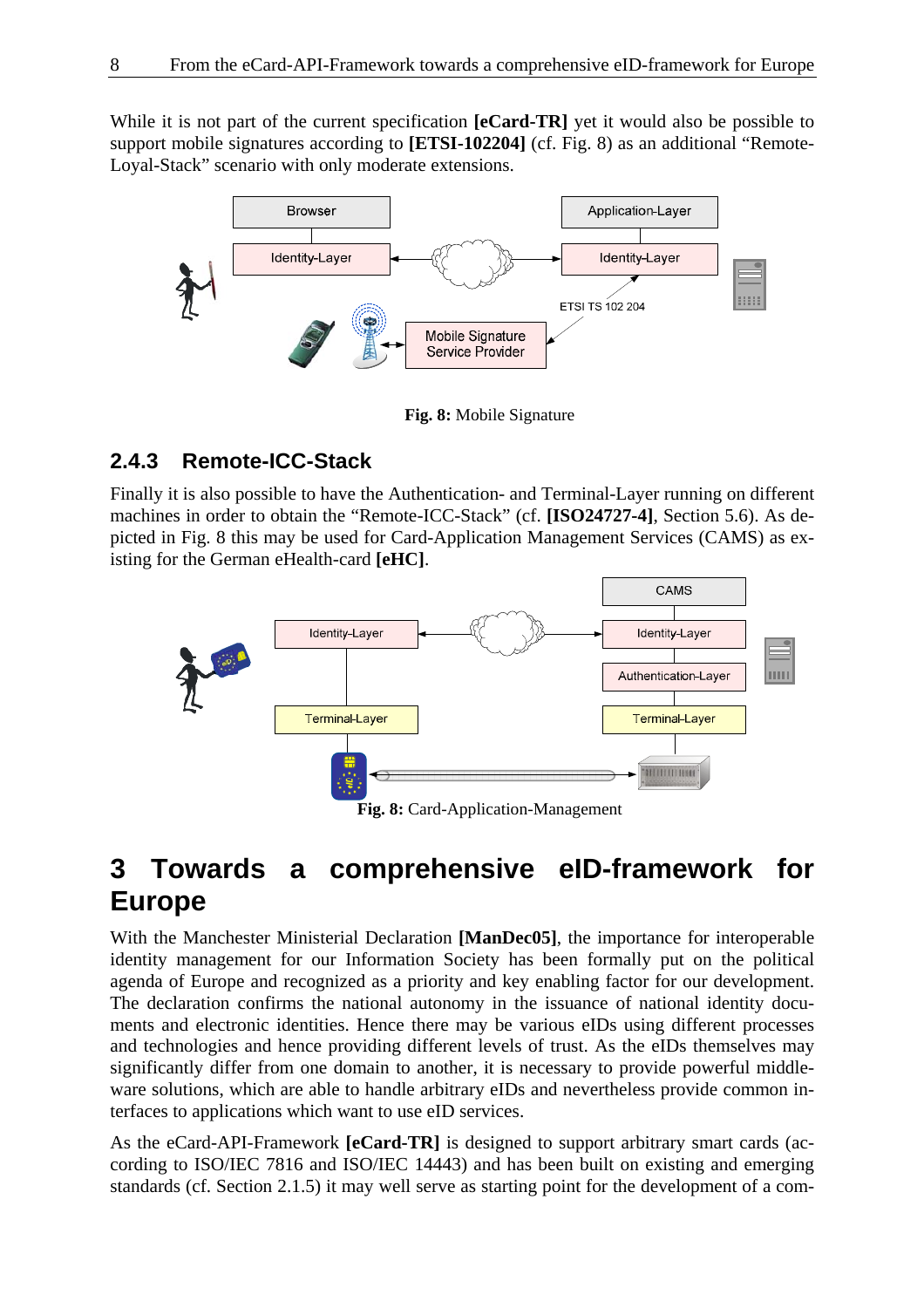prehensive eID-framework for Europe. This development may be part of WP 5 of the forthcoming large scale eID-pilot "STORK" **[Leym07]**. While the eCard-API-Framework may obviously serve as reference architecture for the "Middleware Approach" in WP 5.2 it may also support the "Proxy Approach" in WP 5.3.

To use the eCard-API-Framework as basis for a common European eID-middleware it is only necessary to create appropriate CardInfo-files (cf. Fig. 2) for the smart card based eIDs in Europe (and provide appropriate drivers for non-smart-card-based eIDs if necessary).

In order to support the "Proxy Approach" the eCard-API-Framework may serve as basic web service framework for the secure exchange of data in cross border business processes. In this case the interoperability will entirely be handled by the Identity-Layer or an appropriate "Convenience Layer" on top of it. In order to support the different Identity-Management protocols used across Europe it may be necessary to provide different PlugIns for the generic TC\_API\_Open-function specified in **[eCard-TR]** and **[ISO24727-4]**.

## **4 Conclusion**

This paper provided a brief overview of the main features of the eCard-API-Framework **[eCard-TR]** and sketched some possible deployment scenarios. As this approach seems to be among the most comprehensive and flexible approaches for handling smart card based eIDs available today and is closely aligned with existing and emerging international standards we are confident that this approach will sooner or later provide a significant contribution to European eID-interoperability.

#### **References**

**[CardSpace]** Microsoft: *CardSpace*, via http://cardspace.netfx3.com/

- **[CEN14171]** Comité européen de normalisation (CEN): *General guidelines for electronic signature verification*, CEN Workshop Agreement, May 2004, via ftp://ftp.cenorm.be/PUBLIC/CWAs/e-Europe/eSign/cwa14171-00- 2004-May.pdf
- **[CEN14890-2]** Comité européen de normalisation (CEN): *Application Interface for smart cards used as Secure Signature Creation Devices - Part 2: Additional Services*, CEN Workshop Agreement, May 2004, via ftp://ftp.cenorm.be/PUBLIC/CWAs/e-Europe/eSign/cwa14890-02- 2004-May.pdf
- **[prCEN15480-1]** Comité européen de normalisation (CEN): *Identification card systems — European Citizen Card — Part 1: Physical, electrical and transport protocol characteristics*, prCEN/TS 15480-1*,* proposed Technical Standard*,* 2007
- **[prCEN15480-2]** Comité européen de normalisation (CEN): *Identification card systems — European Citizen Card — Part 2: Logical data structures and card services*, prCEN/TS 15480-2*,* proposed Technical Standard*,* 2007

#### **[prCEN15480-3]** Comité européen de normalisation (CEN): *Identification card systems — European Citizen Card — Part 3: European Citizen Card Interope-*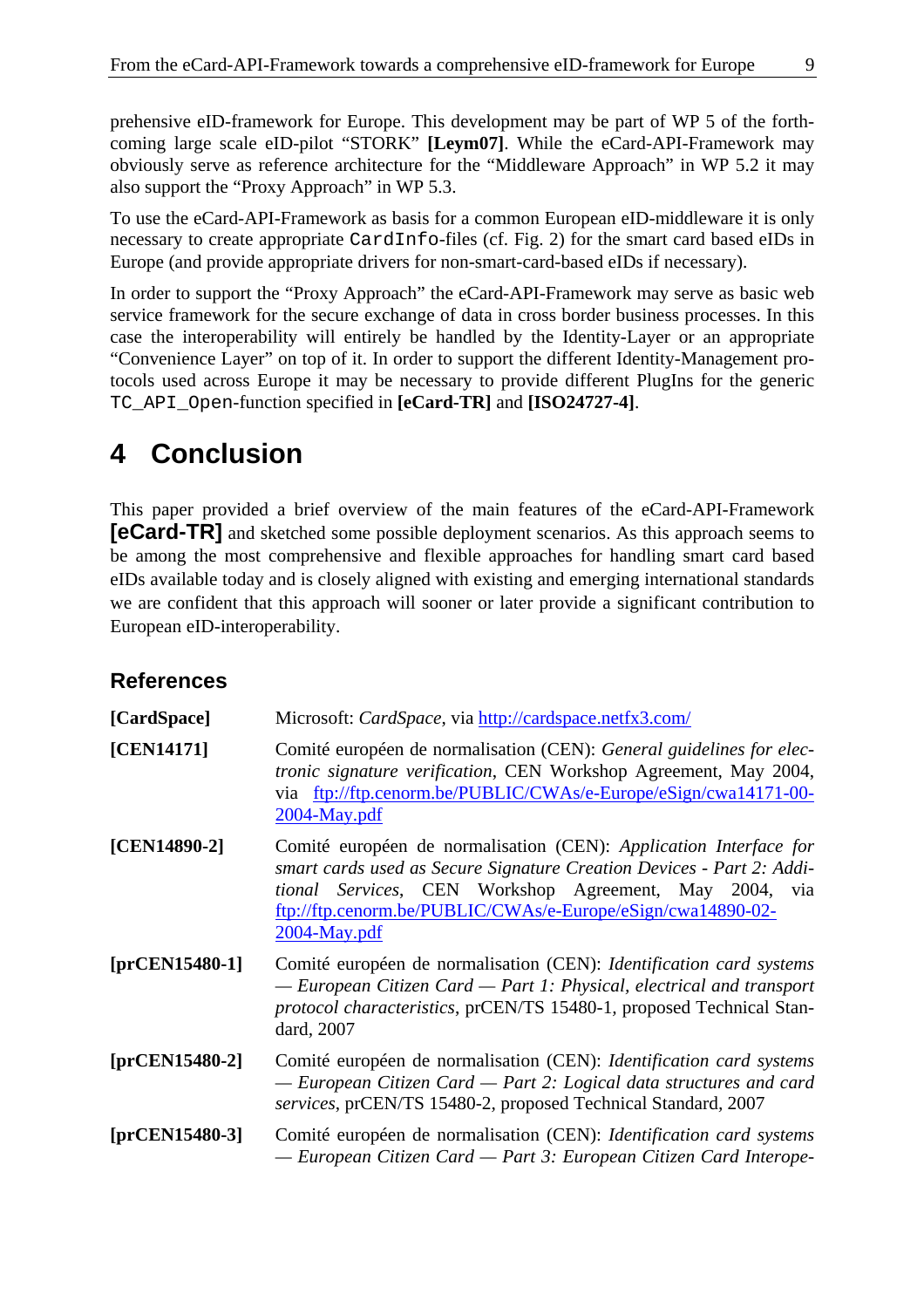*rability using an application interface*, prCEN/TS 15480-3*,* Working Draft, 2007

- **[eCard-TR]** Federal Office for Information Security: *eCard-API-Framework Technical Directive BSI 03112*, 2007
- **[eHC]** gematik: *The Specification of the German Electronic Health Card eHC, Part 1: Commands, Algorithms and Functions of the COS Platform*, via http://www.gematik.de/upload/gematik\_eGK\_Specification\_Part1\_e\_V 1\_1\_0\_518.pdf *Part 2: Applications and application-related Structures*, via

http://www.gematik.de/upload/gematik\_eGK\_Specification\_Part2\_e\_V 1\_1\_1\_516.pdf

*Part 3: Layout and Physical Properties*, vai http://www.gematik.de/upload/gematik\_eGK\_Specification\_Part3\_e\_V 1\_1\_0\_514.pdf

- **[ETSI-101733]** ETSI: *Electronic Signature Formats, Electronic Signatures and Infrastructures (ESI) – Technical Specification*, ETSI TS 101 733 V1.5.1, 2003-12, via http://portal.etsi.org/docbox/EC\_Files/EC\_Files/ts\_101733v010501p.pd f
- **[ETSI-101903]** ETSI: *XML Advanced Electronic Signatures (XAdES)*, Technical Specification, TS 101 903 V1.2.2 (2004-04), via http://uri.etsi.org/01903/v1.2.2/ts\_101903v010202p.pdf
- **[ETSI-102204]** ETSI: *Mobile Signature Service Web Service Interface*, Technical Specification TS 102 204 V1.1.4, via http://portal.etsi.org/docbox/EC\_Files/EC\_Files/ts\_102204v010104p.pd f
- **[ETSI-102231]** ETSI: *Provision of harmonized Trust Service Provider (TSP) status information*, Technical Specification TS 102 231, via http://portal.etsi.org/stfs/STF\_HomePages/STF290/draft\_ts\_102231v01 0201p&RGW.doc
- **[Higgins]** Higgins Team: *Higgins Trust Framework Project Home*, via http://www.eclipse.org/higgins
- **[HüBa07]** D. Hühnlein, M. Bach: *How to use ISO/IEC 24727-3 with arbitrary Smart Cards*, in C. Lambrinoudakis, G. Pernul, A.M. Tjoa (Eds.): TrustBus 2007, LNCS 4657, SS. 280–289, 2007
- **[ISO7816-4]** ISO/IEC: *Identification cards Integrated circuit cards Part 4:Organization, security and commands for interchange*, ISO7816-4, Version 2005-01-15
- **[ISO7816-15]** ISO/IEC: Information technology Identification cards Integrated circuit(s) cards with contacts — Part 15: Cryptographic information application, ISO/IEC 7816-15, 2003
- **[ISO24727-1]** ISO/IEC: Identification Cards Integrated Circuit Cards Programming In-terfaces — Part 1: Architecture, ISO/IEC 24727-1, Final Draft International Standard, 2006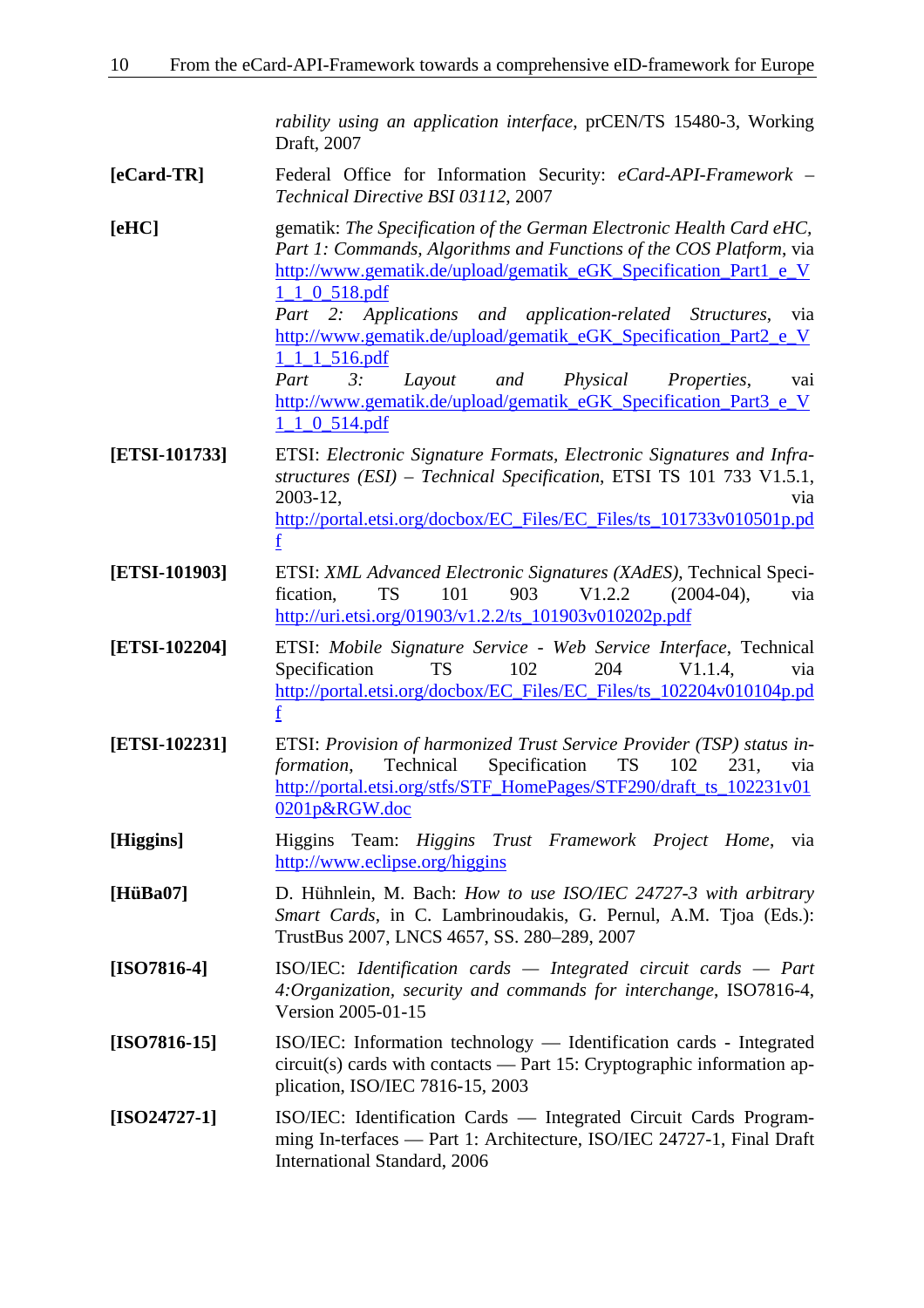| $[ISO24727-2]$ | ISO/IEC: Identification Cards — Integrated Circuit Cards Program-<br>ming In-terfaces — Part 2: Generic Card Interface, ISO/IEC 24727-3,<br>Committee Draft, 2006                                                            |
|----------------|------------------------------------------------------------------------------------------------------------------------------------------------------------------------------------------------------------------------------|
| $[ISO24727-3]$ | ISO/IEC: Identification Cards — Integrated Circuit Cards Program-<br>ming Interfaces — Part 3: Application Interface, ISO/IEC 24727-3,<br>Committee Draft, 2006                                                              |
| $[ISO24727-4]$ | ISO/IEC: Identification Cards — Integrated Circuit Cards Program-<br>ming Interface — Part 4: API Administration, ISO/IEC 24727-4, Work-<br>ing Draft, 2007                                                                  |
| [Kowa07]       | B. Kowalski: A survey of the eCard-Strategy of the German Federal<br>Government, (in German), Proceedings of BIOSIG 2007, GI Lecture<br>Notes in Informatics, 2007                                                           |
| [Leym07]       | F. Leyman: e-ID interoperability large scale pilot – STORK, Talk at the<br>EEMA-Conference "The European e-Identity Conference", Paris, June<br>2007                                                                         |
| [Liberty]      | Alliance Project:<br><i>The</i><br>Liberty<br>Liberty<br>Alliance,<br>via<br>http://www.projectliberty.org/                                                                                                                  |
| [ManDec05]     | Ministerial declaration, approved unanimously on 24 November 2005,<br>United<br>Kingdom,<br>Manchester,<br>via<br>http://archive.cabinetoffice.gov.uk/egov2005conference/documents/pro<br>ceedings/pdf/051124declaration.pdf |
| [MS-CAPI]      | Microsoft Inc.: Cryptography Reference (Microsoft CryptoAPI), Plat-<br>http://msdn.microsoft.com/library/en-<br>SDK:<br>Security,<br>via<br>form<br>us/security/security/cryptography_reference.asp                          |
| [MS-CNG]       | Generation<br>Microsoft<br>$Inc.$ :<br>Cryptography<br>API:<br><b>Next</b><br>http://msdn.microsoft.com/library/en-<br>us/seccrypto/security/cryptography_api_next_generation.asp                                            |
| [OASIS-DSS]    | <b>OASIS: Digital Signature Service Core Protocols, Elements, and Bind-</b><br><b>OASIS</b><br>Version<br>1.0,<br>Standard,<br>http://docs.oasis-<br>via<br>ings,<br>open.org/dss/v1.0/oasis-dss-core-spec-v1.0-os.pdf       |
| [Onom@topic]   | M. Faher: <i>Onom@Topic – project</i> , presentation at Porvoo 9, May 2006,<br>via<br>http://porvoo9.gov.si/pdf/FRI_15_1000_MFaher_AXALTO_Porvoo9.p<br>df                                                                    |
| [PC/SC]        | PC/SC Workgroup: <i>PC/SC Workgroup Specifications 1.0/2.0</i> , via<br>http://pcscworkgroup.com                                                                                                                             |
| $[RFC2246]$    | T. Dierks, C. Allen: <i>The TLS Protocol - Version 1.0</i> , RFC2246, via<br>http://www.ietf.org/rfc/rfc2246.txt                                                                                                             |
| [RFC2560]      | M. Myers, R. Ankney, A. Malpani, S. Galperin, C. Adams: X.509<br>Internet Public Key Infrastructure - Online Certificate Status Protocol<br>- OCSP, IETF RFC 2560, via http://www.ietf.org/rfc/rfc3161.txt                   |